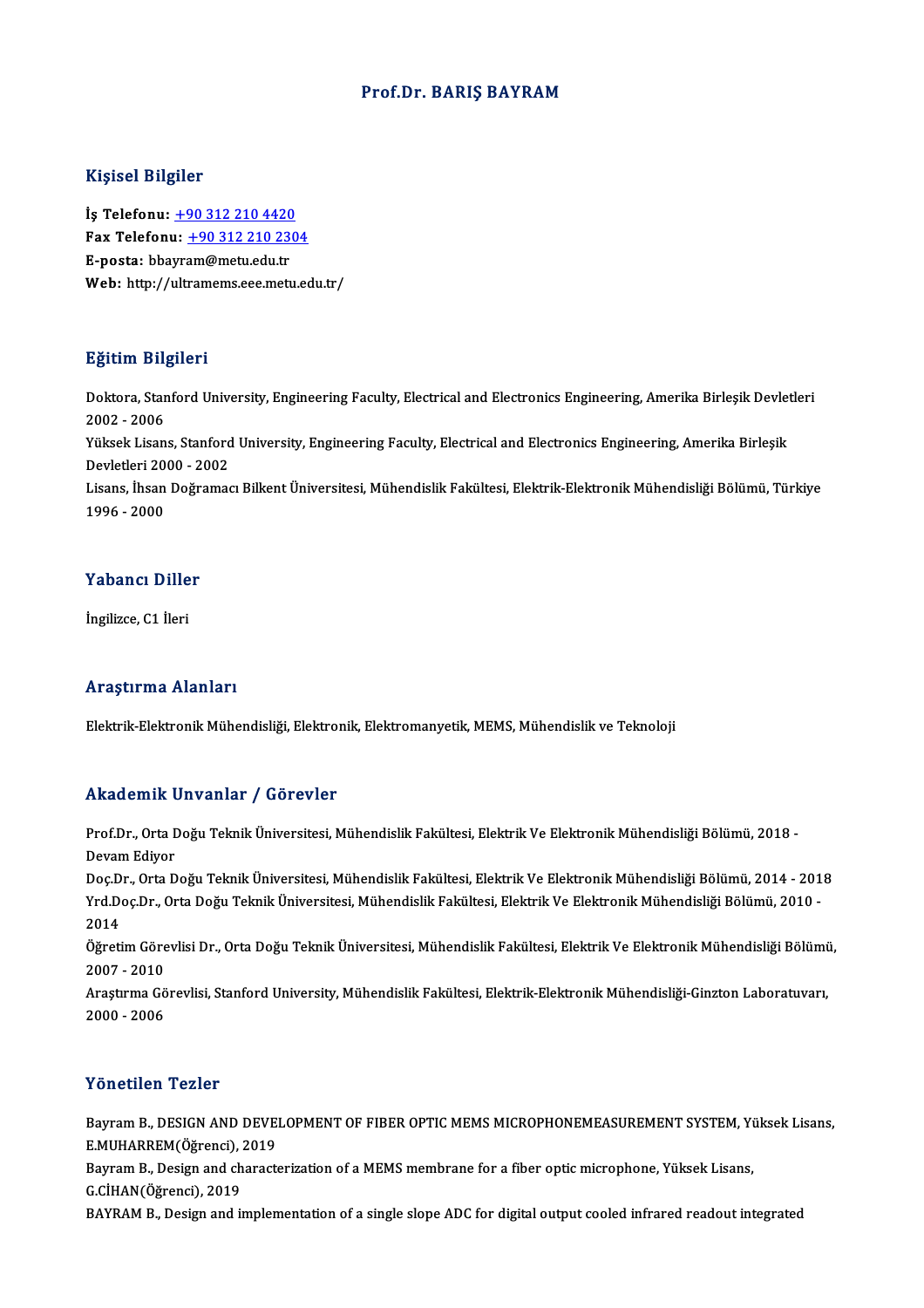circuits, Yüksek Lisans, F.AKYÜREK(Öğrenci), 2016<br>PAVRAM B. Integrated girguit desirn for annular se

BAYRAM B., Integrated circuit design for annular capacitive micromachined ultrasonic transducer, Yüksek Lisans,<br>Y.KUTLUHAN(Öğrenci), 2015 circuits, Yüksek Lisans, F.AKY<br>BAYRAM B., Integrated circuit<br>Y.KUTLUHAN(Öğrenci), 2015<br>BAYRAM B., Dosirn and misno BAYRAM B., Integrated circuit design for annular capacitive micromachined ultrasonic transducer, Yüksek Lisans,<br>Y.KUTLUHAN(Öğrenci), 2015<br>BAYRAM B., Design and microfabrication of annular concentric capacitive micromachine

Y.KUTLUHAN(Öğrenci), 2015<br>BAYRAM B., Design and microfabı<br>Lisans, P.SHARIF(Öğrenci), 2014<br>BAYRAM B. Integrated girguit des BAYRAM B., Design and microfabrication of annular concentric capacitive micromachined ultrasonic trancducer, Yük<br>Lisans, P.SHARIF(Öğrenci), 2014<br>BAYRAM B., Integrated circuit design for flip-chip bonded capacitive micromac

Lisans, P.SHARIF(Öğrenci), 2014<br>BAYRAM B., Integrated circuit des<br>Lisans, M.MAADI(Öğrenci), 2013<br>BAYRAM B., Desirn and verificati BAYRAM B., Integrated circuit design for flip-chip bonded capacitive micromachined ultrasonic transducers, Yüksek<br>Lisans, M.MAADI(Öğrenci), 2013<br>BAYRAM B., Design and verification of diamond based capacitive micromachined

Lisans, M.MAADI(Öğrenci), 2013<br>BAYRAM B., Design and verification of diamond based capacitive micromachined ultrasonic transducer, Yüksek Lisans,<br>A.MURAT(Öğrenci), 2011

BAYRAM B., Development and microfabrication of capacitive micromachined ultrasound transducers with diamond membranes,YüksekLisans,M.CEZAR(Öğrenci),2011

## SCI, SSCI ve AHCI İndekslerine Giren Dergilerde Yayınlanan Makaleler

I. Design and characterization of a buckling-resistant perforated MEMSmembrane under residual bour<br>Design<br>stress **Design and characterization of a<br>stress<br>Bozyigit M. A. , Sahin A. B. , Bayram B.<br>JOUDNAL OF MICBOMECHANICS AND** 

stress<br>Bozyigit M. A. , Sahin A. B. , Bayram B.<br>JOURNAL OF MICROMECHANICS AND MICROENGINEERING, cilt.30, 2020 (SCI İndekslerine Giren Dergi)

Bozyigit M. A. , Sahin A. B. , Bayram B.<br>JOURNAL OF MICROMECHANICS AND MICROENGINEERING, cilt.30, 2020 (SCI Indeks<br>II. Digital output ROIC with single slope ADC for cooled infrared applications<br>Alanyak E. BAYRAM B. **JOURNAL OF MICROME<br>Digital output ROIC v<br>Akyurek F., BAYRAM B.<br>MICROSYSTEM TECHNO** Digital output ROIC with single slope ADC for cooled infrared applications<br>Akyurek F., BAYRAM B.<br>MICROSYSTEM TECHNOLOGIES-MICRO-AND NANOSYSTEMS-INFORMATION STORAGE AND PROCESSING SYSTEMS,<br>sit 22, sa 4, ss 1091 1099, 2017 ( Akyurek F., BAYRAM B.<br>MICROSYSTEM TECHNOLOGIES-MICRO-AND NANOSYSTEMS-IN<br>cilt.23, sa.4, ss.1091-1099, 2017 (SCI İndekslerine Giren Dergi)<br>Padiation imnodance study of a sanasitiye misromashin MICROSYSTEM TECHNOLOGIES-MICRO-AND NANOSYSTEMS-INFORMATION STORAGE AND PROCESSING SYSTE<br>cilt.23, sa.4, ss.1091-1099, 2017 (SCI indekslerine Giren Dergi)<br>III. Radiation impedance study of a capacitive micromachined ultrason

# cilt.23, sa.<br>Radiatio:<br>analysis<br>PAVPAM Radiation<br>analysis<br>BAYRAM B.<br>JOUPNAL OF

**BAYRAM B** 

analysis<br>BAYRAM B.<br>JOURNAL OF THE ACOUSTICAL SOCIETY OF AMERICA, cilt.138, sa.2, ss.614-623, 2015 (SCI İndekslerine Giren<br>Dergi) JOURNAL OF THE ACOUSTICAL SOCIETY OF AMERICA, cilt.138, sa.2, ss.614-623, 20<br>Dergi)<br>IV. Custom integrated circuit design for ultrasonic therapeutic CMUT array<br>Maadi M. RAVRAM R

# Dergi)<br><mark>Custom integrated</mark><br>Maadi M., BAYRAM B.<br>MICDOSYSTEM TECHN

Custom integrated circuit design for ultrasonic therapeutic CMUT array<br>Maadi M., BAYRAM B.<br>MICROSYSTEM TECHNOLOGIES-MICRO-AND NANOSYSTEMS-INFORMATION STORAGE AND PROCESSING SYSTEMS,<br>S<sup>ilt 21</sup> .cc 4 .cc <sup>975</sup>.991, 2015 (SCL Maadi M., BAYRAM B.<br>MICROSYSTEM TECHNOLOGIES-MICRO-AND NANOSYSTEMS<br>cilt.21, sa.4, ss.875-891, 2015 (SCI İndekslerine Giren Dergi)<br>Plasma astivated direst bondina of nattaraçd silisan MICROSYSTEM TECHNOLOGIES-MICRO-AND NANOSYSTEMS-INFORMATION STORAGE AND PROCESSING SYSTEM:<br>cilt.21, sa.4, ss.875-891, 2015 (SCI indekslerine Giren Dergi)<br>V. Plasma-activated direct bonding of patterned silicon-on-insulator

## cilt.21, sa.4, ss.87<br>Plasma-activate<br>under vacuum<br>Can U.L. BAVRA! Plasma-activated d<br>under vacuum<br>Can U. I. , BAYRAM B.<br>DIAMOND AND BELA under vacuum<br>Can U. I. , BAYRAM B.<br>DIAMOND AND RELATED MATERIALS, cilt.47, ss.53-57, 2014 (SCI İndekslerine Giren Dergi)<br>Diamond Based Canasitive Misromasbined Ultrasonia Transdusers in Immersion

# Can U. I. , BAYRAM B.<br>DIAMOND AND RELATED MATERIALS, cilt.47, ss.53-57, 2014 (SCI İndekslerine Giren Dergi)<br>VI. Diamond-Based Capacitive Micromachined Ultrasonic Transducers in Immersion<br>Cetin A.M., BAYRAM B. DIAMOND AND RELATE<br>Diamond-Based Capa<br>Cetin A. M. , BAYRAM B.<br>IEEE TPANSACTIONS OI

Diamond-Based Capacitive Micromachined Ultrasonic Transducers in Immersion<br>Cetin A. M. , BAYRAM B.<br>IEEE TRANSACTIONS ON ULTRASONICS FERROELECTRICS AND FREQUENCY CONTROL, cilt.60, sa.2, ss.414-420,<br>2012 (SCLIndekslerine Cir Cetin A. M. , BAYRAM B.<br>IEEE TRANSACTIONS ON ULTRASON<br>2013 (SCI İndekslerine Giren Dergi)<br>Diamond based sanasitiye misro IEEE TRANSACTIONS ON ULTRASONICS FERROELECTRICS AND FREQUENO<br>2013 (SCI İndekslerine Giren Dergi)<br>VII. Diamond-based capacitive micromachined ultrasonic transducers<br>Payram P

# 2013 (SCI İndekslerine Giren Dergi)<br>VII. Diamond-based capacitive micromachined ultrasonic transducers<br>Bayram B.

DIAMOND AND RELATED MATERIALS, cilt.22, ss.6-11, 2012 (SCI İndekslerine Giren Dergi)

## Bayram B.<br>DIAMOND AND RELATED MATERIALS, cilt.22, ss.6-11, 2012 (SCI İndekslerine Giren Dergi)<br>VIII. Microfabrication of vacuum-sealed cavities with nanocrystalline and ultrananocrystalline diamond<br>mambranes and their shar DIAMOND AND RELATED MATERIALS, cilt<br>Microfabrication of vacuum-sealed ca<br>membranes and their characteristics<br>PAVPAM B. Altinolyk H.S. Microfabrication of vac<br>membranes and their cl<br>BAYRAM B., Altinoluk H. S.<br>DIAMOND AND BELATED. membranes and their characteristics<br>BAYRAM B., Altinoluk H. S.<br>DIAMOND AND RELATED MATERIALS, cilt.20, sa.8, ss.1149-1154, 2011 (SCI İndekslerine Giren Dergi)

## BAYRAM B., Altinoluk H. S.<br>DIAMOND AND RELATED MATERIALS, cilt.20, sa.8, ss.1149-1154, 2011 (SCI Indekslerine<br>IX. Fabrication of SiO2-stacked diamond membranes and their characteristics for<br>mianoalastromashanisal annisatio DIAMOND AND RELATED MATERIALS, cilt<br>Fabrication of SiO2-stacked diamond<br>microelectromechanical applications<br>PAVPAM P Fabricatio<br>microelect<br>BAYRAM B.<br>DIAMOND 4 microelectromechanical applications<br>BAYRAM B.<br>DIAMOND AND RELATED MATERIALS, cilt.20, sa.4, ss.459-463, 2011 (SCI İndekslerine Giren Dergi)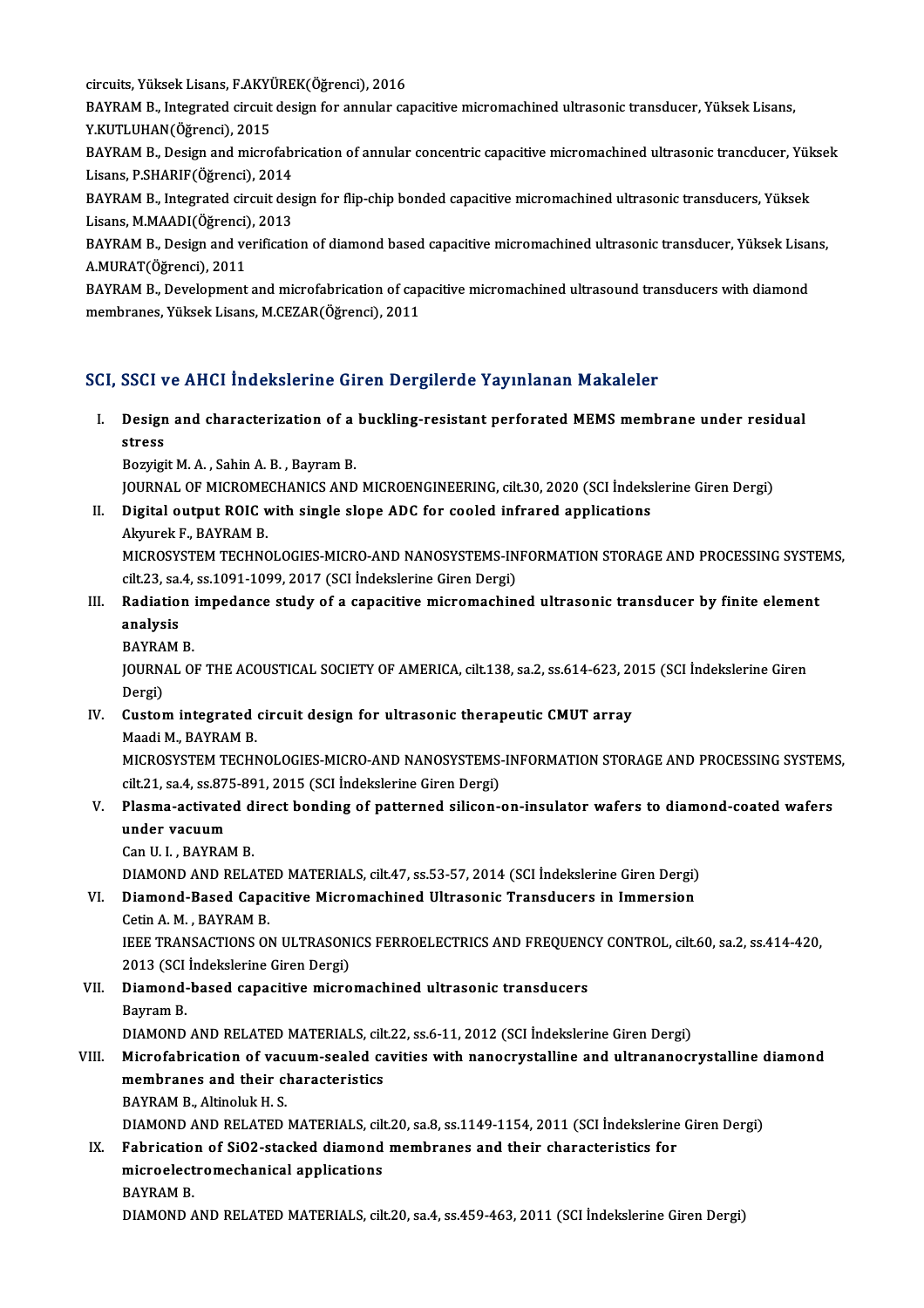X. Plasma-activated direct bonding of diamond-on-insulator wafers to thermal oxide grown silicon Plasma<br>wafers<br><sup>Paymam</sup> Plasma-activated direct<br>wafers<br>Bayram B., Akar O., Akın T.<br>DIAMOND AND BELATED.

wafers<br>Bayram B., Akar O., Akın T.<br>DIAMOND AND RELATED MATERIALS, cilt.19, ss.1431-1435, 2010 (SCI İndekslerine Giren Dergi)

XI. Finite elementmodeling and experimental characterization of crosstalk in 1-D CMUT arrays BAYRAM B., Kupnik M., Yaralioglu C. G., Oralkan O., Ergun A. S., Lin D., Wong S. H., Khuri-Yakub B. T. Finite element modeling and experimental characterization of crosstalk in 1-D CMUT arrays<br>BAYRAM B., Kupnik M., Yaralioglu C. G. , Oralkan O., Ergun A. S. , Lin D., Wong S. H. , Khuri-Yakub B. T.<br>IEEE TRANSACTIONS ON ULTRA BAYRAM B., Kupnik M., Yaralioglu C.<br>IEEE TRANSACTIONS ON ULTRASON<br>2007 (SCI İndekslerine Giren Dergi)<br>Comnarison of sonyantional and IEEE TRANSACTIONS ON ULTRASONICS FERROELECTRICS AND FREQUENCY CONTROL, cilt.54, sa.2, ss.418-430,<br>2007 (SCI İndekslerine Giren Dergi)<br>XII. Comparison of conventional and collapsed region operation of capacitive micromachin

# 2007 (SCI Ind<br>Comparison<br>transducers<br>Huang Y. Hae Comparison of conventional and collapsed region operation of capacitive mic:<br>transducers<br>Huang Y., Haeggstrom E., BAYRAM B., Zhuang X., Ergun A. S. , Cheng C., Khuri-Yakub B. T.<br>JEEE TRANSACTIONS ON ULTRASONICS EERROELECTR

transducers<br>Huang Y., Haeggstrom E., BAYRAM B., Zhuang X., Ergun A. S. , Cheng C., Khuri-Yakub B. T.<br>IEEE TRANSACTIONS ON ULTRASONICS FERROELECTRICS AND FREQUENCY CONTROL, cilt.53, sa.10, ss.1918-<br>1933, 2006 (SCI İndeksler Huang Y., Haeggstrom E., BAYRAM B., Zhuang X., Ergun A. S., Cheng C., Khuri-Yakub B. T.

- XIII. Experimental characterization of collapse-mode CMUT operation OralkanO.,BAYRAMB.,YaraliogluG.G. ,ErgunA.S. ,KupnikM.,YehD.T. ,Wygant I.O. ,Khuri-YakubB.T. Experimental characterization of collapse-mode CMUT operation<br>Oralkan O., BAYRAM B., Yaralioglu G. G. , Ergun A. S. , Kupnik M., Yeh D. T. , Wygant I. O. , Khuri-Yakub B. T<br>IEEE TRANSACTIONS ON ULTRASONICS FERROELECTRICS A Oralkan O., BAYRAM B., Yaralioglu G.<br>IEEE TRANSACTIONS ON ULTRASON<br>2006 (SCI İndekslerine Giren Dergi)<br>Dunamia analysis of sanasitiye m IEEE TRANSACTIONS ON ULTRASONICS FERROELECTRICS AND FREQUENCY CO<br>2006 (SCI Indekslerine Giren Dergi)<br>XIV. Dynamic analysis of capacitive micromachined ultrasonic transducers<br>PAVPAM B. Varaliacly G. Kunnik M. Excup A. Orali
- 2006 (SCI İndekslerine Giren Dergi)<br>Dynamic analysis of capacitive micromachined ultrasonic transducers<br>BAYRAM B., Yaralioglu G., Kupnik M., Ergun A., Oralkan O., Nikoozadeh A., Khuri-Yakub B. Dynamic analysis of capacitive micromachined ultrasonic transducers<br>BAYRAM B., Yaralioglu G., Kupnik M., Ergun A., Oralkan O., Nikoozadeh A., Khuri-Yakub B.<br>IEEE TRANSACTIONS ON ULTRASONICS FERROELECTRICS AND FREQUENCY CON BAYRAM B., Yaralioglu G., Kupnik M., Ergun<br>IEEE TRANSACTIONS ON ULTRASONICS FE<br>2275, 2005 (SCI İndekslerine Giren Dergi)<br>Canasitiya misramashinad ultrasanis i IEEE TRANSACTIONS ON ULTRASONICS FERROELECTRICS AND FREQUENCY CONTROL, cilt.52, sa<br>2275, 2005 (SCI Indekslerine Giren Dergi)<br>XV. Capacitive micromachined ultrasonic transducer design for high power transmission<br>RAYBAM B. O 2275, 2005 (SCI İndekslerine Giren Dergi)<br>XV. Capacitive micromachined ultrasonic transducer design for high power transmission

## IEEE TRANSACTIONS ON ULTRASONICS FERROELECTRICS AND FREQUENCY CONTROL, cilt.52, sa.2, ss.326-339,<br>2005 (SCI İndekslerine Giren Dergi) BAYRAM B., Oralkan O., Ergun A., Haeggstrom E. IEEE TRANSACTIONS ON ULTRASONICS FERROELECTRICS AND FREQUENCY CONTROL, a<br>2005 (SCI Indekslerine Giren Dergi)<br>XVI. A new regime for operating capacitive micromachined ultrasonic transducers<br>BAVBAM B, Hassestrom E, Varaliasl

## 2005 (SCI İndekslerine Giren Dergi)<br>**A new regime for operating capacitive micromach**i<br>BAYRAM B., Haeggstrom E., Yaralioglu G., Khuri-Yakub B.<br>JEEE TRANSACTIONS ON ULTRASONICS EERROELECTRIC A new regime for operating capacitive micromachined ultrasonic transducers<br>BAYRAM B., Haeggstrom E., Yaralioglu G., Khuri-Yakub B.<br>IEEE TRANSACTIONS ON ULTRASONICS FERROELECTRICS AND FREQUENCY CONTROL, cilt.50, sa.9, ss.11 BAYRAM B., Haeggstrom E., Yaraliogl<br>IEEE TRANSACTIONS ON ULTRASON<br>2003 (SCI İndekslerine Giren Dergi)<br>Coleulation and measurement of IEEE TRANSACTIONS ON ULTRASONICS FERROELECTRICS AND FREQUENCY CONTROL, cilt.50, sa.9, ss.1184-1190,<br>2003 (SCI İndekslerine Giren Dergi)<br>XVII. Calculation and measurement of electromechanical coupling coefficient of capacit

## 2003 (SCI İndekslerine Giren Dergi)<br>XVII. Calculation and measurement of electromechanical coupling coefficient of capacitive micromachined<br>ultrasonic transducers Calculation and measurement of electromechanical couplin<br>ultrasonic transducers<br>Yaralioglu G., Ergun A., BAYRAM B., Haeggstrom E., Khuri-Yakub B.<br>JEEE TRANSACTIONS ON ULTRASONICS EERROELECTRICS AND ER

IEEE TRANSACTIONS ON ULTRASONICS FERROELECTRICS AND FREQUENCY CONTROL, cilt.50, sa.4, ss.449-456, 2003 (SCI Indekslerine Giren Dergi) Yaralioglu G., Ergun A., BAYRAM B., F.<br>IEEE TRANSACTIONS ON ULTRASON<br>2003 (SCI İndekslerine Giren Dergi)

## Hakemli Kongre / Sempozyum Bildiri Kitaplarında Yer Alan Yayınlar

akemli Kongre / Sempozyum Bildiri Kitaplarında Yer Alan Yayınlar<br>I. Capacitive micromachined ultrasonic transducer arrays for integrated diagnostic/therapeutic<br>catheters Capacitive<br>Capacitive<br>Wong S. H Capacitive micromachined ultrasonic transducer arrays for integrated diagnostic/therapeutic<br>catheters<br>Wong S. H. , Wygant I. O. , Yeh D. T. , Zhuang X., BAYRAM B., Kupnik M., Oralkan O., Ergun A. S. , Yaralioglu G. G. ,<br>Kh

catheters<br>Wong S. H. , Wygant I. O. , Yeh D. T. , Zhuang X., BAYRAM B., Kupnik M., Oralkan O., Ergun A. S. , Yaralioglu G. G. ,<br>Khuri-Yakub B. T. Wong S. H. , Wygant I. O. , Yeh D. T. , Zhuang X., BAYRAM B., Kupnik M., Oralkan O., Ergun A. S. , Yaralioglu G. G. ,<br>Khuri-Yakub B. T.<br>5th International Symposium on Therapeutic Ultrasound, Massachusetts, Amerika Birleşik

Khuri-Yakub B. T.<br>5th International Symposi<br>2005, cilt.829, ss.395-396<br>EINITE ELEMENT ANAL 5th International Symposium on Therapeutic Ultrasound, Massachusetts, Amerika Birleşik Devletleri, 27<br>2005, cilt.829, ss.395-396<br>II. FINITE ELEMENT ANALYSIS OF CMUTs: CONVENTIONAL VS. COLLAPSE OPERATION MODES<br>Varaliagly C.

2005, cilt.829, ss.395-396<br>FINITE ELEMENT ANALYSIS OF CMUTs: C<br>Yaralioglu G. G. , BAYRAM B., Khuri-Yakub B. T.<br>JEEE Ultresoniss Symposium Vanasuver, Kanas FINITE ELEMENT ANALYSIS OF CMUTs: CONVENTIONAL VS. COLLAPSE<br>Yaralioglu G. G. , BAYRAM B., Khuri-Yakub B. T.<br>IEEE Ultrasonics Symposium, Vancouver, Kanada, 3 - 06 Ekim 2006, ss.586-589<br>EINITE ELEMENT ANALYSIS OF EARRICATION

Yaralioglu G. G. , BAYRAM B., Khuri-Yakub B. T.<br>IEEE Ultrasonics Symposium, Vancouver, Kanada, 3 - 06 Ekim 2006, ss.586-589<br>III. FINITE ELEMENT ANALYSIS OF FABRICATION RELATED THERMAL EFFECTS IN CAPACITIVE<br>MICROMACHINED II **IEEE Ultrasonics Symposium, Vancouver, Kanada, 3 - 1**<br>FINITE ELEMENT ANALYSIS OF FABRICATION F<br>MICROMACHINED ULTRASONIC TRANSDUCERS<br>Kunnik M. Ergun A. S., Vanaliegly G. G., BAVRAM B. G FINITE ELEMENT ANALYSIS OF FABRICATION RELATED THERMAL EFFECTS IN CAPACITI<br>MICROMACHINED ULTRASONIC TRANSDUCERS<br>Kupnik M., Ergun A. S. , Yaralioglu G. G. , BAYRAM B., Oralkan O., Wong S. H. , Lin D., Khuri-Yakub B. T.<br>JEEE

MICROMACHINED ULTRASONIC TRANSDUCERS<br>Kupnik M., Ergun A. S. , Yaralioglu G. G. , BAYRAM B., Oralkan O., Wong S. H. , Lin D., Khuri-Yakub B. T.<br>IEEE Ultrasonics Symposium, Vancouver, Kanada, 3 - 06 Ekim 2006, ss.942-945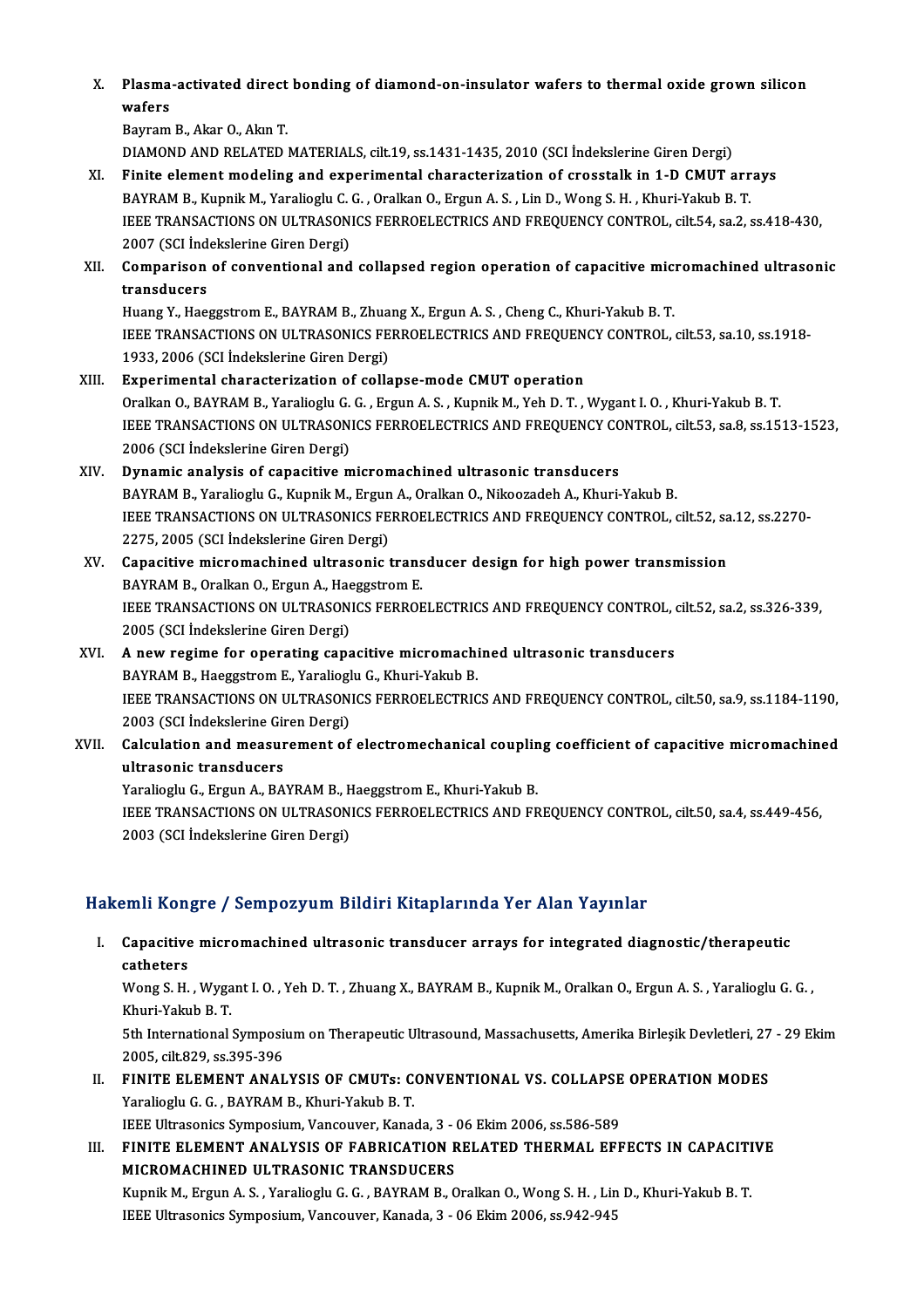| IV.                  | ACOUSTIC CROSSTALK REDUCTION METHOD FOR CMUT ARRAYS                                                                |
|----------------------|--------------------------------------------------------------------------------------------------------------------|
|                      | BAYRAM B., Yaralioglu G. G., Kupnik M., Khuri-Yakub B. T.                                                          |
|                      | IEEE Ultrasonics Symposium, Vancouver, Kanada, 3 - 06 Ekim 2006, ss.590-593                                        |
| V.                   | Finite element modeling of capacitive micromachined ultrasonic transducers                                         |
|                      | Yaralioglu G., BAYRAM B., Nikoozadeh A., Khuri-Yakub B.                                                            |
|                      | Medical Imaging 2005 Conference, California, Amerika Birleşik Devletleri, 15 - 17 Şubat 2005, cilt.5750, ss.77-86  |
| VI.                  | Characterization of cross-coupling in capacitive micromachined ultrasonic transducers                              |
|                      | BAYRAM B., Kupnik M., Yaralioglu G., Oralkan O., Lin D., Zhuang X., Ergun A., Sarioglu A., Wong S., Khuri-Yakub B. |
|                      | IEEE International Ultrasonics Symposium, Rotterdam, Hollanda, 18 - 21 Eylül 2005, ss.601-604                      |
| VII.                 | CMUT ring arrays for forward-looking intravascular imaging                                                         |
|                      | Oralkan Ö., Hansen S. T., Bayram B., Yaralioğlu G. G., Ergun A. S., Khuri-Yakub B. T.                              |
|                      | 2004 IEEE Ultrasonics Symposium, Montreal, Kanada, 23 - 27 Ağustos 2004, cilt.1, ss.403-406                        |
| VIII.                | Analytical calculation of collapse voltage of CMUT membrane                                                        |
|                      | Nikoozadeh A., BAYRAM B., Yaralioglu G., Khuri-Yakub B.                                                            |
|                      | IEEE Ultrasonics Symposium, Montreal, Kanada, 23 - 27 Ağustos 2004, ss.256-259                                     |
| IX.                  | CMUT ring arays for forward-looking intravascular imaging                                                          |
|                      | Oralkan O., Hansen S., BAYRAM B., Yaralioglu G., Ergun A., Khuri-Yakub B.                                          |
|                      | IEEE Ultrasonics Symposium, Montreal, Kanada, 23 - 27 Ağustos 2004, ss.403-406                                     |
| Х.                   | High-frequency CMUT arrays for high-resolution medical imaging                                                     |
|                      | Oralkan O., Hansen S., BAYRAM B., Yaralioglu G., Ergun A., Khuri-Yakob B.                                          |
|                      | IEEE Ultrasonics Symposium, Montreal, Kanada, 23 - 27 Ağustos 2004, ss.399-402                                     |
| XI.                  | Dynamic FEM analysis of multiple cMUT cells in immersion                                                           |
|                      | BAYRAM B., Yaralioglu G., Ergun A., Oralkan O., Khuri-Yakub B.                                                     |
|                      | IEEE Ultrasonics Symposium, Montreal, Kanada, 23 - 27 Ağustos 2004, ss 252-255                                     |
| XII.                 | Dynamic analysis of CMUTs in different regimes of operation                                                        |
|                      | BAYRAM B., Haeggstrom E., Ergun A., Yaralioglu G., Khuri-Yakub B.                                                  |
|                      | IEEE International Ultrasonics Symposium, Hawaii, Amerika Birleşik Devletleri, 5 - 08 Ekim 2003, ss.481-484        |
| XIII.                | Collapsed regime operation of capacitive micromachined ultrasonic transducers based on wafer-                      |
|                      | bonding technique                                                                                                  |
|                      | Huang Y., Haeggstrom E., BAYRAM B., Zhuang X., Ergun A., Cheng C., Khuri-Yakub B.                                  |
|                      | IEEE International Ultrasonics Symposium, Hawaii, Amerika Birleşik Devletleri, 5 - 08 Ekim 2003, ss.1161-1164      |
| XIV.                 | Residual stress and Young's modulus measurement of capacitive micromachined ultrasonic                             |
|                      | transducer membranes                                                                                               |
|                      | Yaralioglu G., Ergun A., BAYRAM B., Marentis T., Khuri-Yakub B.                                                    |
|                      | IEEE International Ultrasonic Symposium, Georgia, Amerika Birleşik Devletleri, 7 - 10 Ekim 2001, ss.953-956        |
| XV.                  | Influence of the electrode size and location on the performance of a CMUT                                          |
|                      | BAYRAM B., Yaralioglu G., Ergun A., Khuri-Yakub B.                                                                 |
|                      | IEEE International Ultrasonic Symposium, Georgia, Amerika Birleşik Devletleri, 7 - 10 Ekim 2001, ss.949-952        |
|                      |                                                                                                                    |
| Desteklenen Projeler |                                                                                                                    |

Ulusoy İ., Halıcı U., Bayram B., Ankaralı M. M. , Temizel A., Gençer N. G. , Akar G., Ertekin Bolelli Ş., Turgut A. E. , Son Ç. D. , e esteklenen in referer<br>Ulusoy İ., Halıcı U., Bayram B., Ankaralı M. M. , Temizel A., Gençer N. G. , Akar G., Ertekin Bolelli Ş., Turgut A. E. , Son Ç. D.<br>et al., CB Strateji ve Bütçe Başkanlığı (Kalkınma Bakanlığı) Projes Ulusoy İ., Halıcı U., Bay<br>et al., CB Strateji ve Bü<br>Merkezi, 2020 - 2023<br>BAYBAM B., ÖZMEN C et al., CB Strateji ve Bütçe Başkanlığı (Kalkınma Bakanlığı) Projesi, NÖROM Nörobilim ve Nöroteknoloji Mükemme<br>Merkezi, 2020 - 2023<br>BAYRAM B., ÖZMEN G. C. , Yükseköğretim Kurumları Destekli Proje, Fiber optik MEMS mikrofon

Merkezi, 2020 - 2023<br>BAYRAM B., ÖZMEN G. C. , Yükse<br>karakterizasyonu, 2018 - 2019<br>Bayram B., Tüpira*k Projesi, Öz* BAYRAM B., ÖZMEN G. C. , Yükseköğretim Kurumları Destekli Proje, Fiber optik MEM<br>karakterizasyonu, 2018 - 2019<br>Bayram B., TÜBİTAK Projesi, Özgün Mems Mikrofonların Geliştirilmesi, 2016 - 2019<br>BAYRAM B. Vültaaköğretim Kurum

karakterizasyonu, 2018 - 2019<br>Bayram B., TÜBİTAK Projesi, Özgün Mems Mikrofonların Geliştirilmesi, 2016 - 2019<br>BAYRAM B., Yükseköğretim Kurumları Destekli Proje, MEMS kapasitif ultrasonik çevirgeçlerin sonlu elemanlar yönt Bayram B., TÜBİTAK Projesi, Özgün Mems Mikrofonların Geliştin<br>BAYRAM B., Yükseköğretim Kurumları Destekli Proje, MEMS kaj<br>yardımıyla tasarımı ve simulasyonunun yapılması, 2016 - 2016<br>BAYRAM B. Yükseköğretim Kurumları Deste BAYRAM B., Yükseköğretim Kurumları Destekli Proje, MEMS kapasitif ultrasonik çevirgeçlerin sonlu elemanlar yön<br>yardımıyla tasarımı ve simulasyonunun yapılması, 2016 - 2016<br>BAYRAM B., Yükseköğretim Kurumları Destekli Proje,